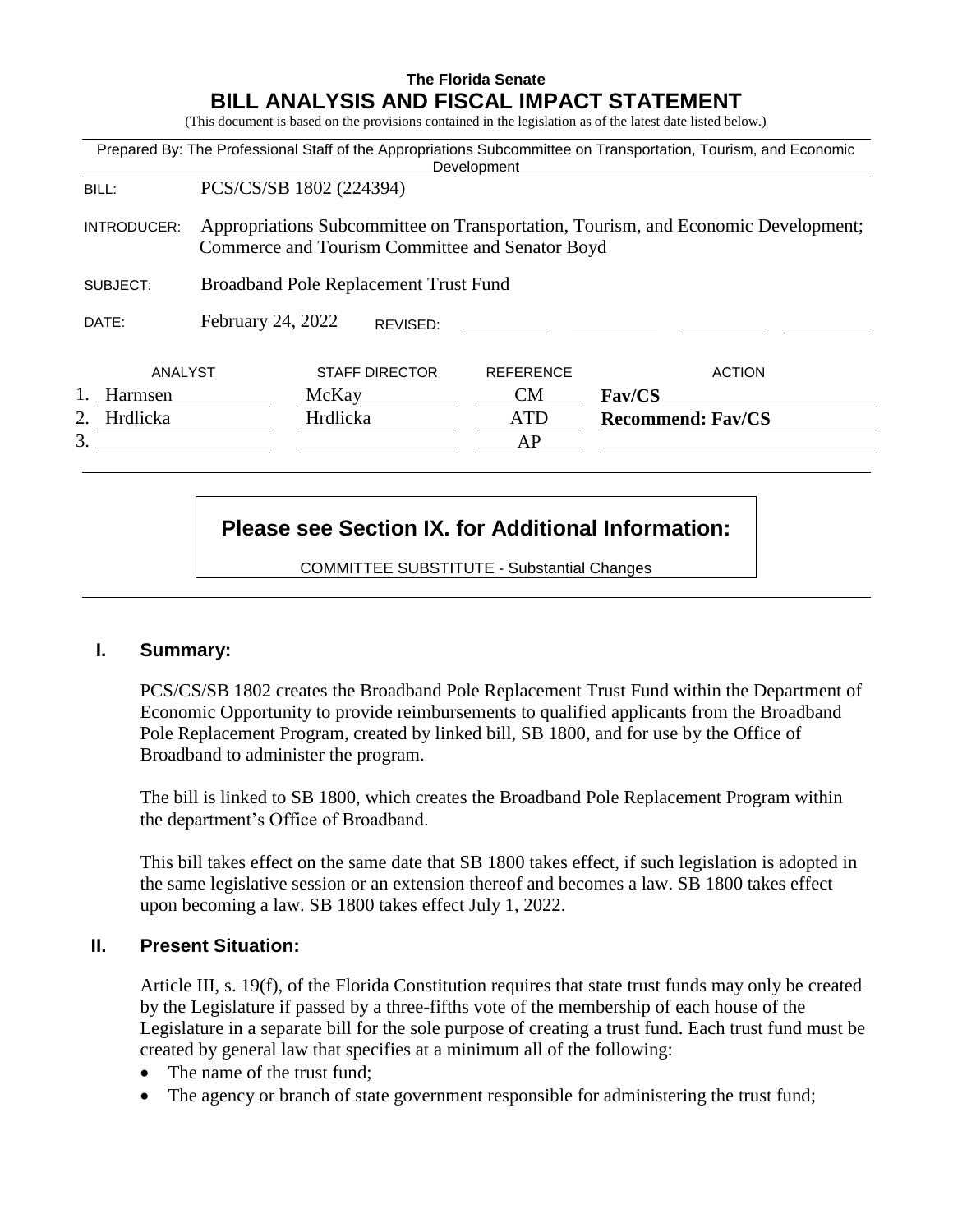- The requirements or purposes the trust fund is established to meet;
- The sources of moneys to be credited to the trust fund or specific sources of receipts to be deposited in the trust fund.<sup>1</sup>

State trust funds terminate no more than four years after the effective date of the act authorizing the initial creation of the trust fund.<sup>2</sup> The Legislature is required to review all state trust funds at least once every four years.<sup>3</sup> If the Legislature does not re-create a trust fund, it will be abolished four years after its initial creation pursuant to the Florida Constitution.<sup>4</sup>

# **U.S. Department of the Treasury Coronavirus Capital Projects Fund**

The American Rescue Plan Act allocated \$10 billion to eligible governments to carry out capital projects to meet critical needs, with an emphasis on broadband infrastructure.<sup>5</sup> Florida's share is \$366 million, and, in December 2021, the state submitted its intent to use the funds to expand broadband Internet infrastructure in Florida, among other capital uses.<sup>6</sup>

Presumptively eligible projects under the program include the construction and deployment of broadband infrastructure that is designed to deliver service that reliably meets or exceeds symmetrical speeds of 100 Mbps, or if impracticable, speeds of 100 Mbps downstream and 20 Mbps upstream; projects for digital connectivity that facilitate broadband access; and construction or improvement of certain community facilities.<sup>7</sup> Projects may also be eligible on a case-by-case review, such as investments in capital assets, such as buildings, towers, digital devices and equipment, fiber-optic lines, and broadband networks.<sup>8</sup> Each capital project must:

- Invest in capital assets designed to directly enable work, education, and health monitoring;
- Be designed to address a critical need that resulted from or was made apparent or exacerbated by the COVID-19 public health emergency; and
- Be designed to address a critical need of the community to be served by it.

The deadline to submit a grant plan to the U.S. Department of the Treasury is September 24, 2022.

## **SB 1800**

CS/SB 1800 creates the Broadband Pole Replacement Program, to be administered by the Office of Broadband (Office) within the Department of Economic Opportunity (department). The program will reimburse eligible broadband Internet service providers for their costs incurred for

<sup>6</sup> *See* Senate Appropriations Subcommittee on Transportation, Tourism, and Economic Development, Committee Meeting of January 12, 2022, meeting packet and video at<https://www.flsenate.gov/Committees/Show/ATD/> (last visited Feb. 17, 2022). <sup>7</sup>U.S. Dep't. of Treasury, *Guidance for the Coronavirus Capital Projects Fund for States, Territories, and Freely Associated States,* at 3[, https://home.treasury.gov/system/files/136/Capital-Projects-Fund-Guidance-States-Territories-and-Freely-](https://home.treasury.gov/system/files/136/Capital-Projects-Fund-Guidance-States-Territories-and-Freely-Associated-States.pdf)[Associated-States.pdf](https://home.treasury.gov/system/files/136/Capital-Projects-Fund-Guidance-States-Territories-and-Freely-Associated-States.pdf) (last visited Feb. 17, 2022).

 $\overline{a}$ 

<sup>&</sup>lt;sup>1</sup> Section 215.3207, F.S.

<sup>2</sup> FLA. CONST. art III, s. 19.

<sup>3</sup> Section 215.3208, F.S.

<sup>4</sup> FLA. CONST. art III, s. 19.

<sup>5</sup> U.S. Dep't. of Treasury, *Capital Projects Fund*[, https://home.treasury.gov/policy-issues/coronavirus/assistance-for-state](https://home.treasury.gov/policy-issues/coronavirus/assistance-for-state-local-and-tribal-governments/capital-projects-fund)[local-and-tribal-governments/capital-projects-fund](https://home.treasury.gov/policy-issues/coronavirus/assistance-for-state-local-and-tribal-governments/capital-projects-fund) (last visited Feb. 14, 2022).

<sup>8</sup> *Id*. at 7.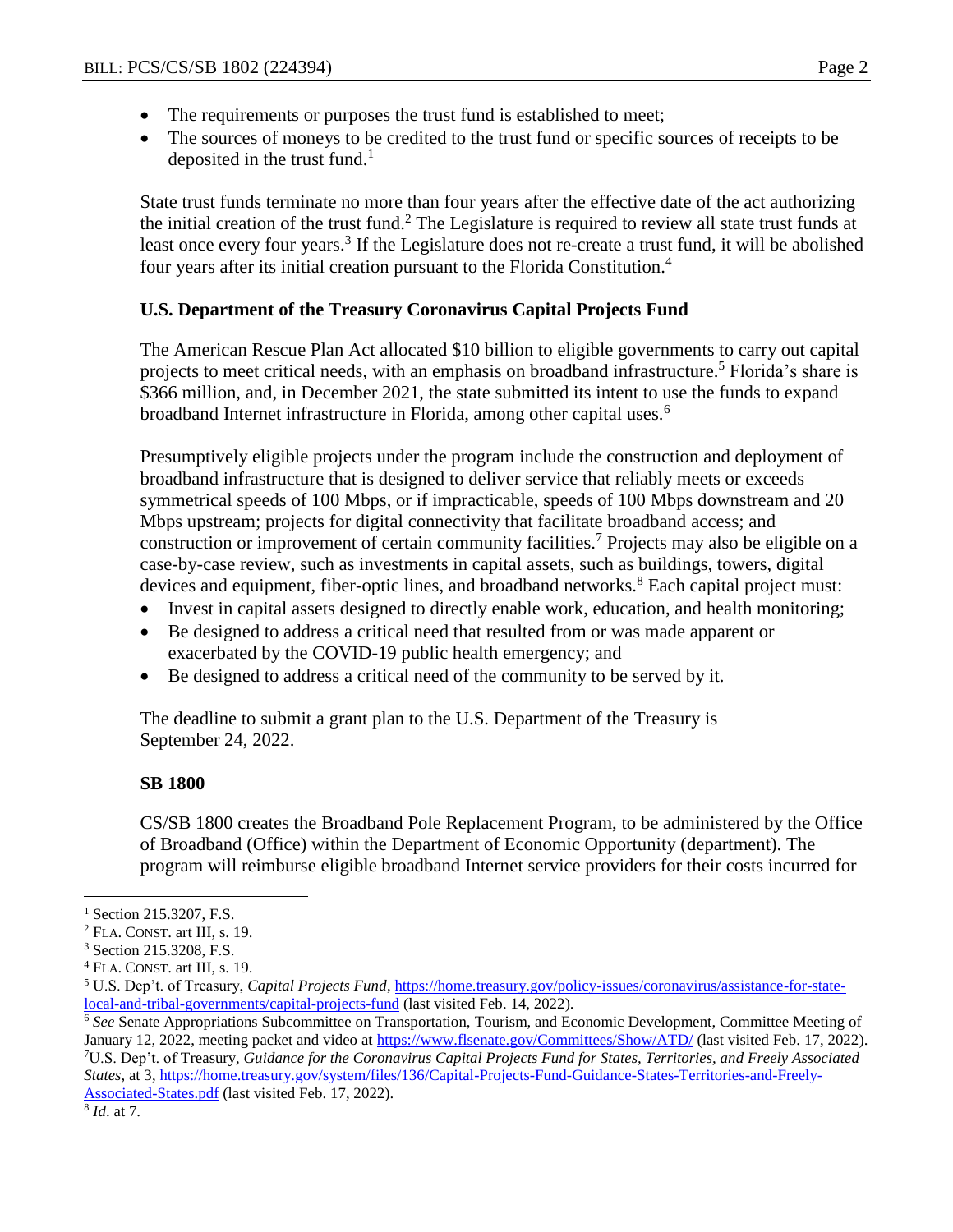the removal and replacement of existing utility poles in areas of Florida that are unserved by broadband Internet service.

Reimbursements under the program are limited to 50 percent of the broadband Internet service provider's eligible pole replacement cost or \$5,000, whichever is less, in addition to the provider's administrative costs related to the preparation and submission of the application for reimbursement.

The bill directs the Secretary of the department to apply for \$100 million in federal funding from the Coronavirus Capital Projects Fund and directs any such funds received to be placed into the Broadband Pole Replacement Trust Fund. The bill does not appropriate funds for the program.

## **III. Effect of Proposed Changes:**

**Section 1** creates s. 288.9965, F.S., the Broadband Pole Replacement Trust Fund within the Department of Economic Opportunity to provide reimbursements to qualified applicants from the Broadband Pole Replacement Program, created by linked bill, SB 1800, and for use by the Office of Broadband to administer the program.

The trust fund consists of funds appropriated by the Legislature; funds transferred by the department; interest earnings; and grants, gifts, and other contributions made directly to the trust fund. Funds appropriated from federal grant funds must be used consistent with federal law and with any federal grant agreement between the Department of Economic Opportunity and the federal agency for use of the funds.

The bill further provides that any balance that is in the trust fund at the end of any fiscal year shall be carried forward in the trust fund for the purposes of continued administration of the Broadband Pole Replacement Program.

Pursuant to the requirements of the Florida Constitution, the trust fund will terminate 4 years after its effective date, but must first be reviewed a provided in s. 215.3206(1) and (2), F.S.

**Section 2** directs the Division of Law Revision to replace the phrase "4 years after the effective date of this act" with the date that the trust fund will terminate.

**Section 3** states that the act takes effect on the same date that SB 1800, relating to the Broadband Pole Replacement Program, takes effect if such legislation is adopted in the same legislative session or an extension thereof and becomes a law. SB 1800 takes effect July 1, 2022.

## **IV. Constitutional Issues:**

A. Municipality/County Mandates Restrictions:

None.

B. Public Records/Open Meetings Issues:

None.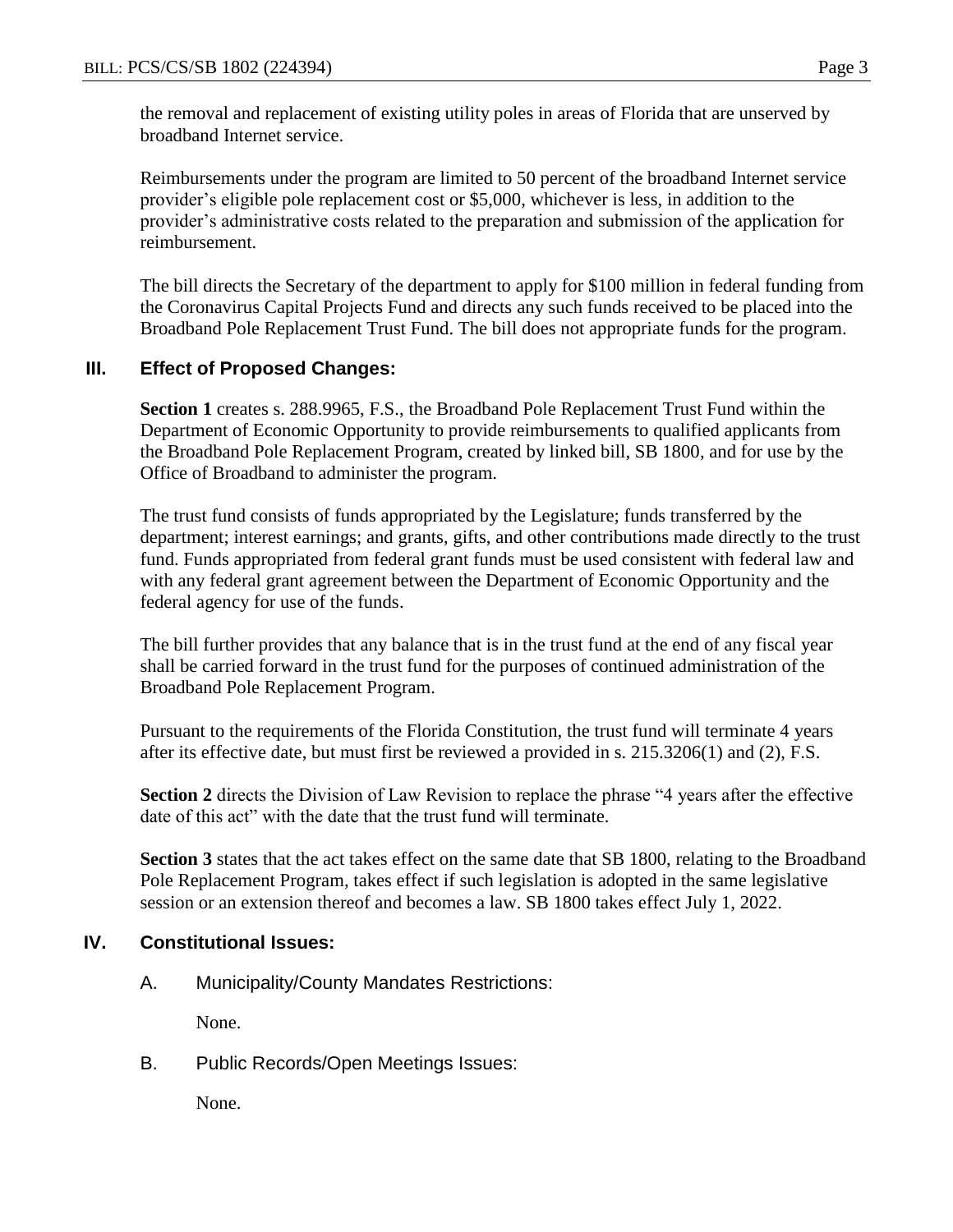#### C. Trust Funds Restrictions:

Article III, s. 19(f), of the Florida Constitution requires that every trust fund be created by a three-fifths vote of the membership of each house of the Legislature in a separate bill for the sole purpose of creating a trust fund. State trust funds terminate no more than 4 years after the initial creation, unless they are re-created. The Broadband Pole Replacement Trust Fund terminates 4 years after the date it becomes effective.

D. State Tax or Fee Increases:

None.

E. Other Constitutional Issues:

None identified.

## **V. Fiscal Impact Statement:**

A. Tax/Fee Issues:

None.

B. Private Sector Impact:

None.

C. Government Sector Impact:

None.

## **VI. Technical Deficiencies:**

None.

**VII. Related Issues:**

None.

## **VIII. Statutes Affected:**

This bill creates section 288.9965 of the Florida Statutes.

## **IX. Additional Information:**

A. Committee Substitute – Statement of Changes: (Summarizing differences between the Committee Substitute and the prior version of the bill.)

#### **Recommended CS by Appropriations Subcommittee on Transportation, Tourism, and Economic Development on February 22, 2022:**

The committee substitute removes the reference to the deposit of federal Capital Project